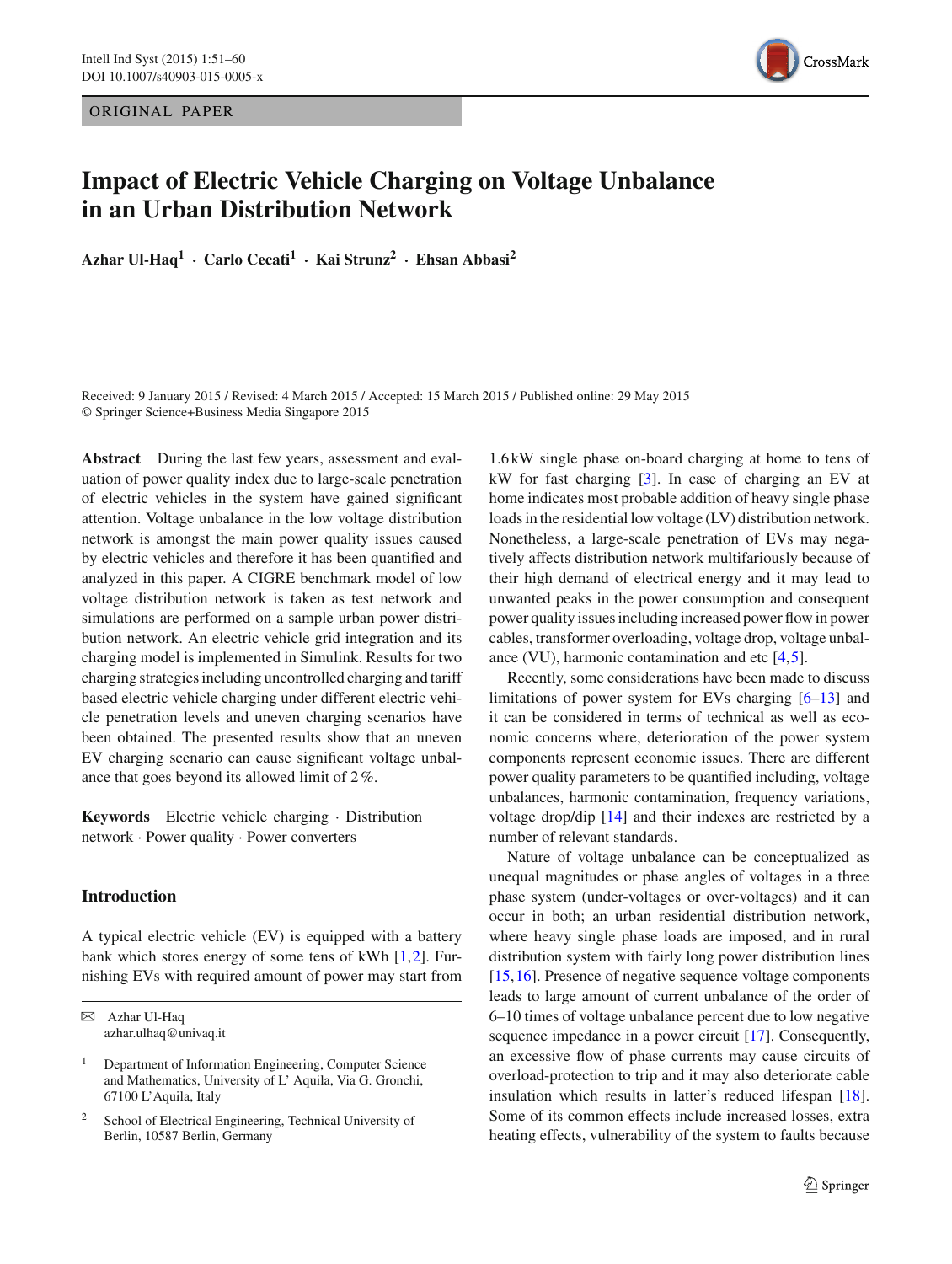an unbalanced system might not be capable of feeding loads properly [\[19](#page-9-2)]. Therefore, it becomes quite important to identify and determine the presence of VU in a circuit in order to deal with it timely for trouble free operation of the power system and the connected loads.

This paper aims at summarizing and determining a power quality index, voltage unbalance in a three phase distribution system, associated with uneven EV charging. Focus of this paper is on an urban residential LV distribution network. The distribution system is based on the CIGRE LV European benchmark configuration. The distribution network is analyzed and tested under uncontrolled charging scheme and tariff based charging strategy with different penetration levels of EVs under two different Scenarios A and B. In the tariff based EV charging strategy an EV is assumed to be recharged during off-peak hours and uncontrolled EV charging is carried out on "whenever and wherever needed" basis. Additionally, a substantial increase in the load on distribution network may certainly cause a need of network reinforcements to bear the EV charging load with minimum power quality problem and thus a suggestion for network reinforcement is also given in the paper. In view of complex charging and discharging characteristics of battery, it is important to design the battery model accurately which could ensure reliable operation of the battery. This paper presents EV charging model implemented in Simulink. The EV charging is controlled via a DC/DC converter employed with constant voltage strategy.

The paper is organized as follows; types of EV charging schemes including uncontrolled EV charging scheme and tariff based charging strategy are described in "Uncontrolled EV Charging" and "Tariff Based EV Charging" section respectively. Suggested network reinforcement for connection of EVs while possibly containing voltage violation is given in "Network Reinforcement for Connecting EVs" section. Explanation of the system under study, urban residential low-voltage distribution network, is given in "System Description" section. EV charging model and corresponding control strategy are explained in "EV Battery Charging Model and its Control". "Voltage Unbalance and Relevant Standards" contains description of voltage unbalance, its relevant standards and EV penetration scenarios. Simulation results are given in "Simulations" and the paper is concluded with discussion in "Discussion and Conclusion" section.

#### **Uncontrolled EV Charging**

In the uncontrolled charging strategy, EV charging can be freely done without any incentives and penalty for charging and restrictions respectively. In this charging plan, EVs can be connected and charged on the basis of "whenever and whenever needed". In this charging mode EVs owner

assumes electricity tariff to be constant for all day/night. Because, they are not given advantage of economic tariff during valley hours even when the grid operating conditions are flexible for bearing increase in the economic energy consumption. In case of large scale penetration of EVs, an uncontrolled charging strategy is likely to arouse voltage unbalance and other aforementioned power quality issues.

In this charging strategy, it is supposed that EV charging is done immediately after a journey is performed, depending on the state of charge (SOC) of the battery of vehicle. Where, SOC can be defined as an amount of stored energy (in %) in the battery. It majorly depends on the distance traveled by an EV and consumed energy. Mathematically, it can be written as in Eq. [\(1\)](#page-1-0) [\[20\]](#page-9-3):

<span id="page-1-0"></span>
$$
SOC_{bat} = \begin{cases} \left(1 - \frac{d}{AER}\right) & d \le AER\\ 0 & d \ge AER \end{cases}
$$
 (1)

where, *d* is the distance covered by an EV during a day and *AER* represents all ranges of EV.

As it is assumed that EV charging can be done at any point any time during 24 h so an EV may be charged at home, work place/offices and public places. Maximum number of EVs that can be charged simultaneously at all the available charging points in the power distribution system can be formulated as:

<span id="page-1-1"></span>EVs number being charged at hour *h* can be found as given in Eq. [\(2\)](#page-1-1):

$$
EV_{Nr(max)} = \sum_{t(h)=1}^{24} \left( EV_{C_{t(h)}}^{HS} + EV_{C_{t(h)}}^{WP} + EV_{C_{t(h)}}^{PP} \right) \times EV_{PL}
$$
\n(2)

where  $EV_{Nr(max)}$  is the maximum number of EVs to be recharged at hour *h*,  $EV_{C_{t(h)}}^{HS}$  is the EV charging at home at hour *h*,  $EV_{C_{t(h)}}^{WP}$  is the EV charging at work place/commercial center at hour *h*,  $EV_{C_{t(h)}}^{PP}$  is the EV charging at public place at hour  $h$ , and  $E V_{PL}$  is the EV penetration level.

Sum of the power drawn from an LV distribution network for recharging all ranges of EVs can be expressed as in Eq. [\(3\)](#page-1-2) and power required to charge  $EV_{Nr(max)}$  can be calculated using Eq.  $(4)$ :

<span id="page-1-2"></span>
$$
P_{EV_{Nr(max)}} = EV_{Nr(max)} * P_{C(h)_{EV}}
$$
 (3)

<span id="page-1-3"></span>where,  $P_{C(h)_{EV}}$  represents power for recharging an EV, putting,  $EV_{Nr(max)}$  and  $EV_{C_{t(h)}}^{WP} = 0$ , Eq. [\(3\)](#page-1-2) becomes:

$$
P_{EV_{Nr(max)}} = \sum_{t(h)=1}^{24} \left\{ \left( EV_{C_{t(h)}}^{HS} + EV_{C_{t(h)}}^{PP} \right) * P_{C(h)_{EV}} \right\} * EV_{PL}
$$
\n(4)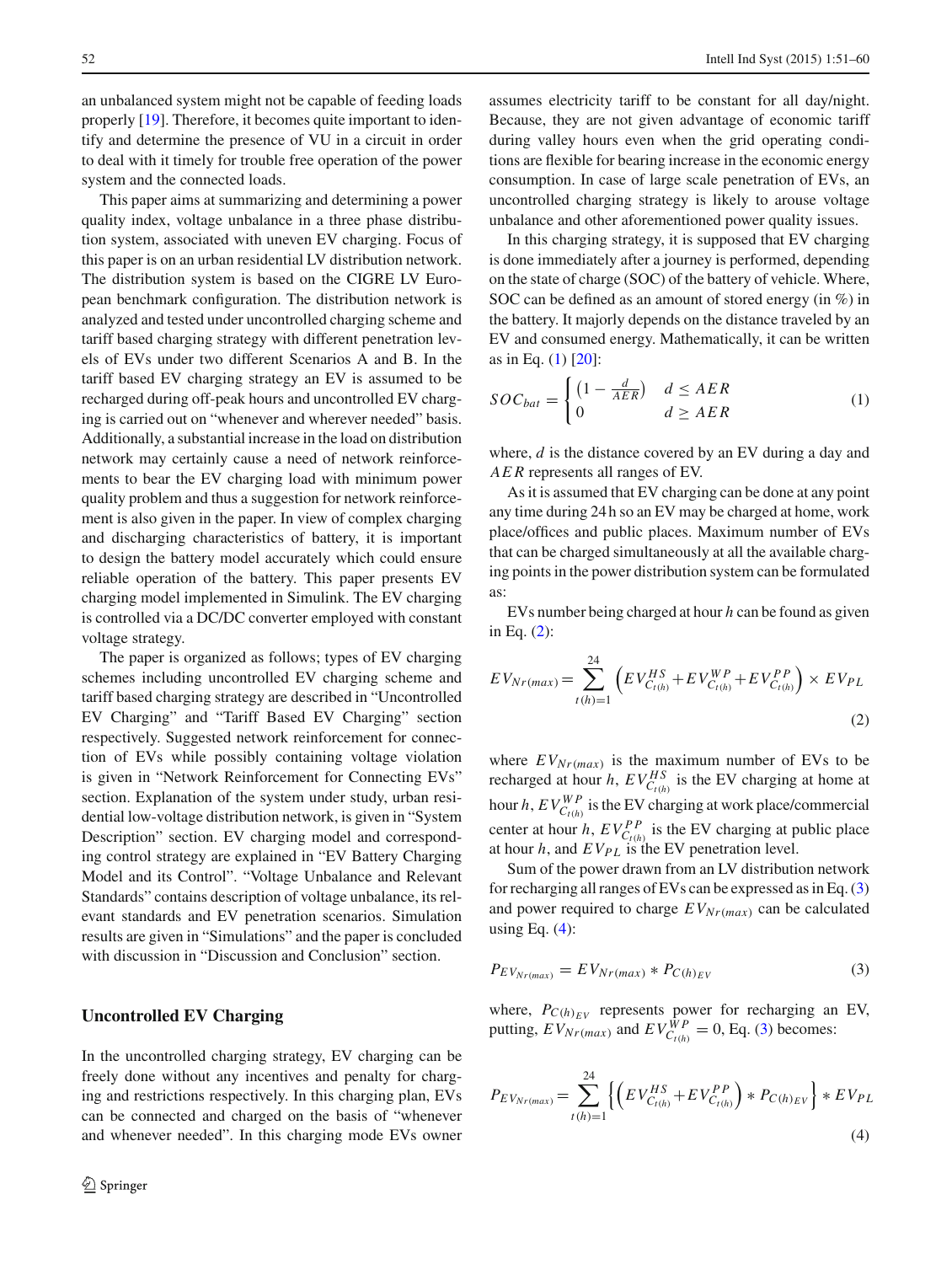where  $P_{EV_{Nr(max)}}$  is the active power required to charge *EVNr*(*max*).

## **Tariff Based EV Charging**

In this EV charging strategy an EV is assumed to be recharged when grid operating conditions are some favourable, on contrary of uncontrolled charging in which EVs were free to be recharged anywhere, any time. As price of electricity is not fixed all the time, so EV owners can be informed about the instant tariff so that they are attracted to recharge their vehicles during valley hours. However, optimality of this charging strategy depends on EVs driver's willingness that whether they are attracted by low tariff policy or not and in this way a part of the load of EV charging may be shifted towards optimal operating conditions. An objective of the optimal charging strategy is to minimize likelihood of strain on the power grid by urging the EV drivers to recharge their vehicles during valley hours. In this charging strategy amount of power drawn at hour *h* could be preferably either less than the required total charging power (as compared with uncontrolled EV charging) or equal to that. In this charging strategy high price tariff is considered during peak hours between 13:00 and 20:00 h of a day and low tariff is observed for the rest of time of 24 h [\[21\]](#page-9-4).

Depending on the willingness of the EV driver to avail low tariff at hour *h*, amount of power required to recharge all ranges of EVs at a residential unit and public points is given in Eqs. [\(5,](#page-2-0) [6\)](#page-2-0) and total power drawn from an LV distribution network for charging *EVNr*(*max*) can be expressed as given in Eq. [\(7\)](#page-2-0).

<span id="page-2-0"></span>
$$
P_{EV_{C_{t(h)}}^{HS}} \le \sum_{t(h)=1}^{24} \left( EV_{C_{t(h)}}^{HS} * P_{C(h)_{EV}} \right) * EV_{PL}
$$
 (5)

$$
P_{EV_{C_{t(h)}}^{PP}} \le \sum_{t(h)=1}^{24} \left( EV_{C_{t(h)}}^{PP} * P_{C(h)_{EV}} \right) * EV_{PL}
$$
 (6)

$$
P_{EV_{Nr(max)}} \le \sum_{t(h)=1}^{24} \left\{ \left( EV_{C_t(h)}^{HS} + EV_{C_t(h)}^{PP} \right) * P_{C(h)_{EV}} \right\} * EV_{PL}
$$
\n(7)

It should be noted that in case of large-scale penetration of EVs, given that economic signal is provided to consumers, if large number of EVs are connected for recharging at the same time then it could also cause the utility grid to reach its beyond normal loading condition.

#### **Network Reinforcement for Connecting EVs**

In order to reinforce a distribution network for connection of EV charging load, multidimensional measures can be

taken to enhance resilience of the distribution system such as using main fuses of bigger size, enlarging power cables, up-gradation of power circuits and or implanting additional distribution transformers to split a circuit to avoid technical violations [\[22](#page-9-5)[,23](#page-9-6)]. A traditionally used method for network reinforcement is about extension of the network while building secondary substation closer to load center or using enlarged power cables and such reinforcements may incur heavy costs and ecological problems due to installation of new and heavy power cables. Generally, network reinforcement costs are driven by scale of violations in terms of voltage due to demand growth. In order to ensure voltage levels within allowed limits, new transformers may be used in a circuit and the pertaining cost can be found using Eq. [\(8\)](#page-2-1) [\[24](#page-9-7)].

<span id="page-2-1"></span>
$$
C_{Reinf.} = P_t + NC_{net.} + C_{unit}
$$
\n(8)

where,  $NC_{net}$  represents assets (circuits with addition of new transformers),  $C_{unit}$  stands for cost of a unit, and  $P_t$ is a proportion of network. A network reinforcement with addition of new transformer could provide an opportunity to raise voltage level in a part of the circuit and then it may be stepped down near load point. Raising a voltage level to around 1 kV and then lowering it to 0.4 kV with a suitable transformer may be a cost effective reinforcement method. The raised voltage level may be used for weaker portion of the network and suitable transformers be placed near point of consumption for lowering voltage to an appropriate level. However, insertion of new transformers must comply with standard regulations of the utility. It should also be taken into account that the transformer could equalize load among three phases of the system as it is always important for with respect to position of a consumer. In fact, the strategy could be more useful in rural zone distribution networks where a few consumers are connected to fairly long power cables. Cost of the reinforcement of an LV network depends on various factors including distance between medium voltage (MV) network and point of consumption, network location i.e., urban, rural or industrial and present condition of the existing network. This paper considers two types of network reinforcement including reinforcing power cables and inserting new transformers with raised voltage level from 0.4 kV. Directives of European Electricity Distribution Investments state information about investments for reinforced cables of the network and extracting the same information about suitable transformers from [\[25](#page-9-8)] helps estimates the reinforcements costs for the second case. Cost for the reinforcement based on raised voltage level at a certain segments of the line with appropriate transformers is found to be 34 % less than that of reinforced cables.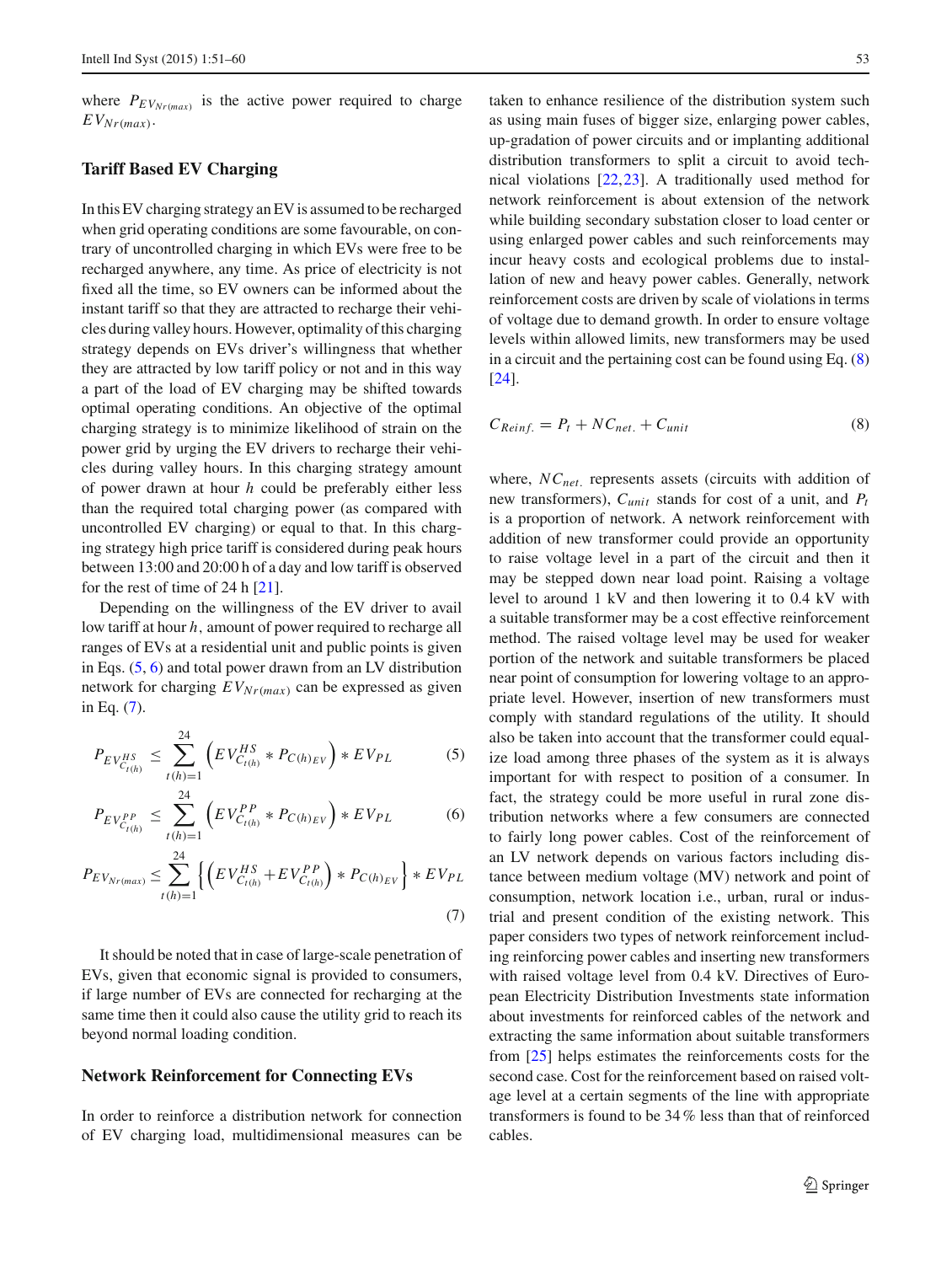#### **System Description**

The sample system under consideration for measuring the content of unbalanced voltage in the LV distribution network is based on low-voltage European distribution systems devised by CIGRE Task Force C6.04.02 [\[21](#page-9-4)]. Two scenarios are taken into account with unequal distribution of EVs load on each phase of the 3-phase power system. As per low-voltage European distribution systems, sample systems include an urban residential distribution system. The benchmark LV distribution network represents a real world LV distribution system which is more user friendly and flexible for testing and analysis of distributed energy resources integration. The benchmark system consists of three distinct feeders including residential, commercial and industrial, however, this paper deals with only LV residential feeder.

#### **Urban Residential Distribution System**

In the urban feeder it is assumed that the load on all three phases of the feeder is equal before additional load of EV. Capacitance of the cables are ignored due to the cables of short lengths. The segment of connection cable, that connects load buses to the main LV feeder, has standard length of 30 m. The distribution topology is shown in Fig. [1.](#page-3-0) The transformer rating is 300 kVA with 20 kV and 400 V on its primary and secondary sides respectively. Information about number of consumers (households) at each node of the distribution system, relevant peak demand of each consumer group and the contribution of each consumer to the maximum demand of the feeder are specified in Table [1.](#page-5-0) The peak demand of N number of consumers is calculated using Eq. [\(9\)](#page-3-1).

$$
G_{(Cosumer \ group)} = CF \sum_{a=1}^{N} \sin(X_a)
$$
 (9)

<span id="page-3-2"></span>where  $X_a$  represents power demand of an individual consumer and*C F* stands for coincidence factor. The coincidence factor is computed using Eq. [\(10\)](#page-3-2).

$$
CF = 0.6\left(1 + \frac{1}{N}\right) \tag{10}
$$

Parameters and specifications of the underground cables in the distribution network are as follows; an average mutual impedance measured in  $\Omega/Km$  between nodes R1 and R2, nodes R3 and R11 and nodes R9 and R17 are 0.1855+j0.1445, 0.3343+j0.3898 and 0.1905+j0.7557 respectively and the respective lengths of the line segments are 30, 35 and 30 m.

MV Distribution System: 20kV Line-to-Line



<span id="page-3-0"></span>**Fig. 1** Configuration of urban residential distribution system

## <span id="page-3-1"></span>**EV Battery Charging Model and its Control**

In view of complex charging and discharging characteristics of battery, the most popular and commonly used battery Li-Ion is considered here. Presently, state of the art models are combination of run time based models and Thevenin models [\[26](#page-9-9)]. A block diagram of EV integration with the grid is given in Fig. [2](#page-3-3) and a model of battery charger is shown in Fig. [3.](#page-4-0) It is composed of a bi-directional DC/DC power converter, that enables two-way power transfer capability, with two switches



<span id="page-3-3"></span>**Fig. 2** EV integration scheme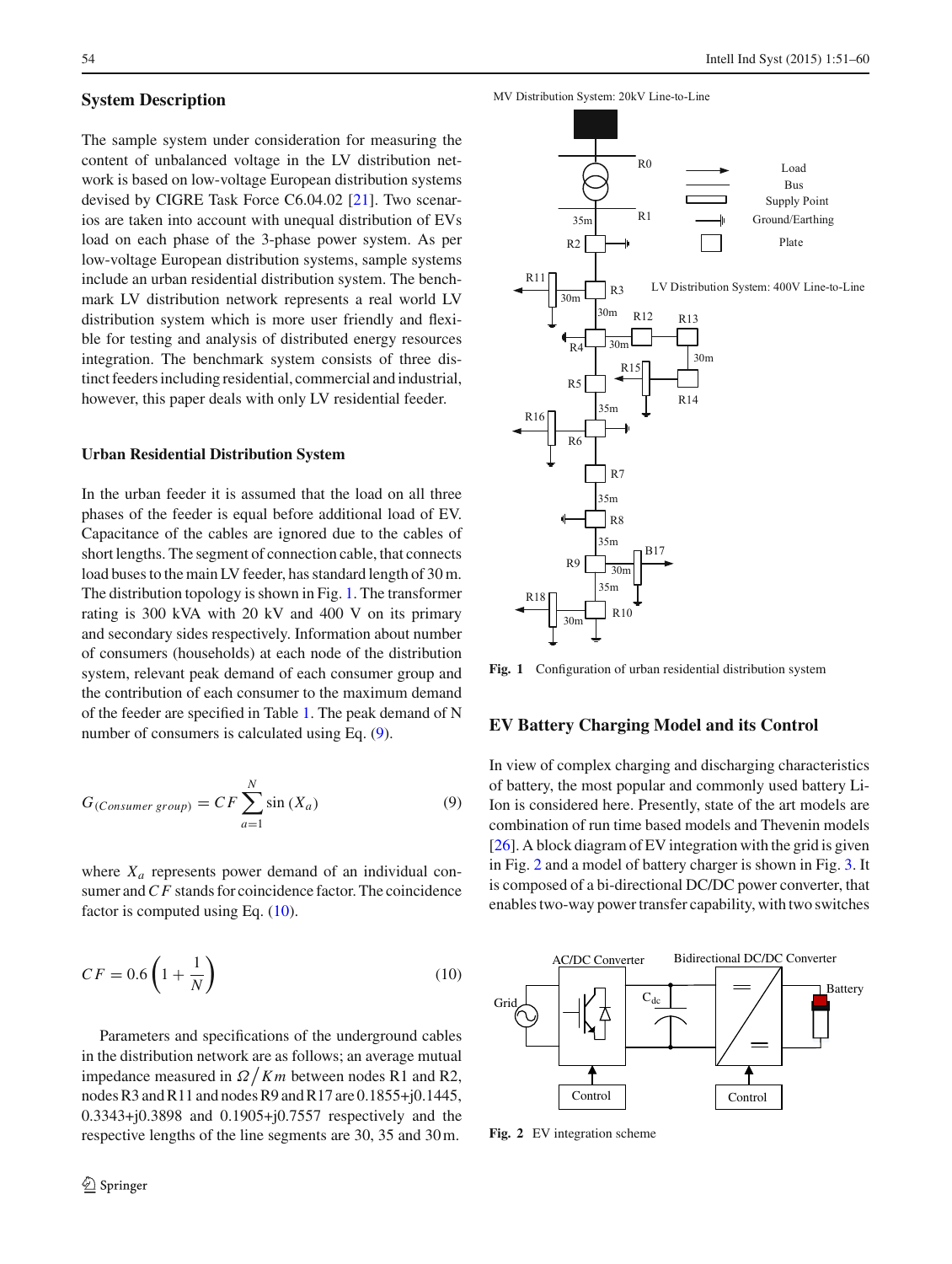

**Fig. 3** EV battery charger configuration

<span id="page-4-0"></span>

<span id="page-4-1"></span>**Fig. 4** Control scheme for AC/DC converter

(IGBT) controlled by a complimentary controller [\[27](#page-9-10)[,28](#page-9-11)]. In discharging mode of the battery with V2G concept, switch *Sbs* operates, the converter acts in boost mode, it increases the voltage  $V_b$  and current  $I_b$  in the inductor  $L_b$  and it flows towards capacitor  $C_{dc}$ . On the other hand, in case of battery charging process, the converter acts as a buck converter when switch  $S_{bc}$  is ON and  $I_b$  rather flows in opposite direction from capacitor to the inductor for recharging EV battery.

For the control of the converter and of the battery charger two control circuits are needed; one is for AC/DC converter that deals with power exchange between the grid and battery charger and the other is for battery charging control. The control scheme of double loop structure is represented in Fig. [4](#page-4-1) that contains an inner current loop and outer loop for voltage. An elaborated description of the control method can be found in [\[29](#page-9-12)[,30](#page-9-13)].

#### **Voltage Unbalance and Relevant Standards**

As there are numerous definitions of voltage unbalance in a power circuit, so this section describes the definition of voltage unbalance, which is under study in this paper and the relevant standards for its restriction. According to [\[36](#page-9-14)], it is the ratio of the negative sequence voltage component to the positive sequence voltage component present in a three phase power circuit". Mathematically it is given in Eq. [\(11\)](#page-4-2).

<span id="page-4-2"></span>
$$
Voltage unbalance factor (\%) = \frac{V_2}{V_1} * 100
$$

$$
\approx \sqrt{\frac{1 - \sqrt{3 - 6\beta}}{1 + \sqrt{3 - 6\beta}}}
$$
(11)

where,

$$
\beta = \frac{V_{ab}^4 + V_{bc}^4 + V_{ca}^4}{(V_{ab}^2 + V_{bc}^2 + V_{ca}^2)^2}
$$

where,  $V_1$  and  $V_2$  represent positive and negative sequence voltage components respectively. As EVs charging load is not evenly distributed on the three phases power system so it may contribute to widen the difference of loads among each phase of the system. This can result in different voltage drops between different phases of the system and causes unbalance voltages amongst the load buses.

In this paper, voltage unbalance factor (VUF), caused by uneven single phase EV charging, is studied and computed while considering two different EV penetration Scenarios A and B of unequal single-phase EV charging.

**Scenario A**: In this Scenario, load of EV charging on each phase is as follows; 50 % load is on phase "a", phase "b" bears 30 % load and phase "c" is subjected to 20 % EV charging load.

**Scenario B**: In Scenario, distribution of load of EV charging on each phase is as follows; 80 % load is on phase "a", phase "b" bears 20 % load and phase "c" has no EV charging load.

It may be noted that in the considered scenarios, it is about to demonstrate possible voltage unbalance problem that may appear due to any highly uneven distribution of EVs load on different phases in the LV distribution networks. Division of EVs charging load, on the load buses in the system, is taken in proportion to the number of households (consumer group) connected on the corresponding node.

The European Norm EN 50160 defines the limit in terms of negative to positive sequence voltage components only, as these components are truly relevant if there is turbulence on the load connected to the distribution system. According to this standard, for a period of week, the 10 min mean rms values of the voltage unbalance should not be more than 2 % under normal operating conditions. In case of unbalanced supply voltage another standard EN 61000 defined by EMC, for LV characteristics, sets the limit to 2 % only [\[37\]](#page-9-15). ANSI C84.1 suggests maximum voltage unbalance to 3.0 % under no-load conditions. However, as per European norms, EN 50160 and IEC 61000 are considered the most relevant standards for EV requirements and these are used as reference [\[38](#page-9-16),[39\]](#page-9-17).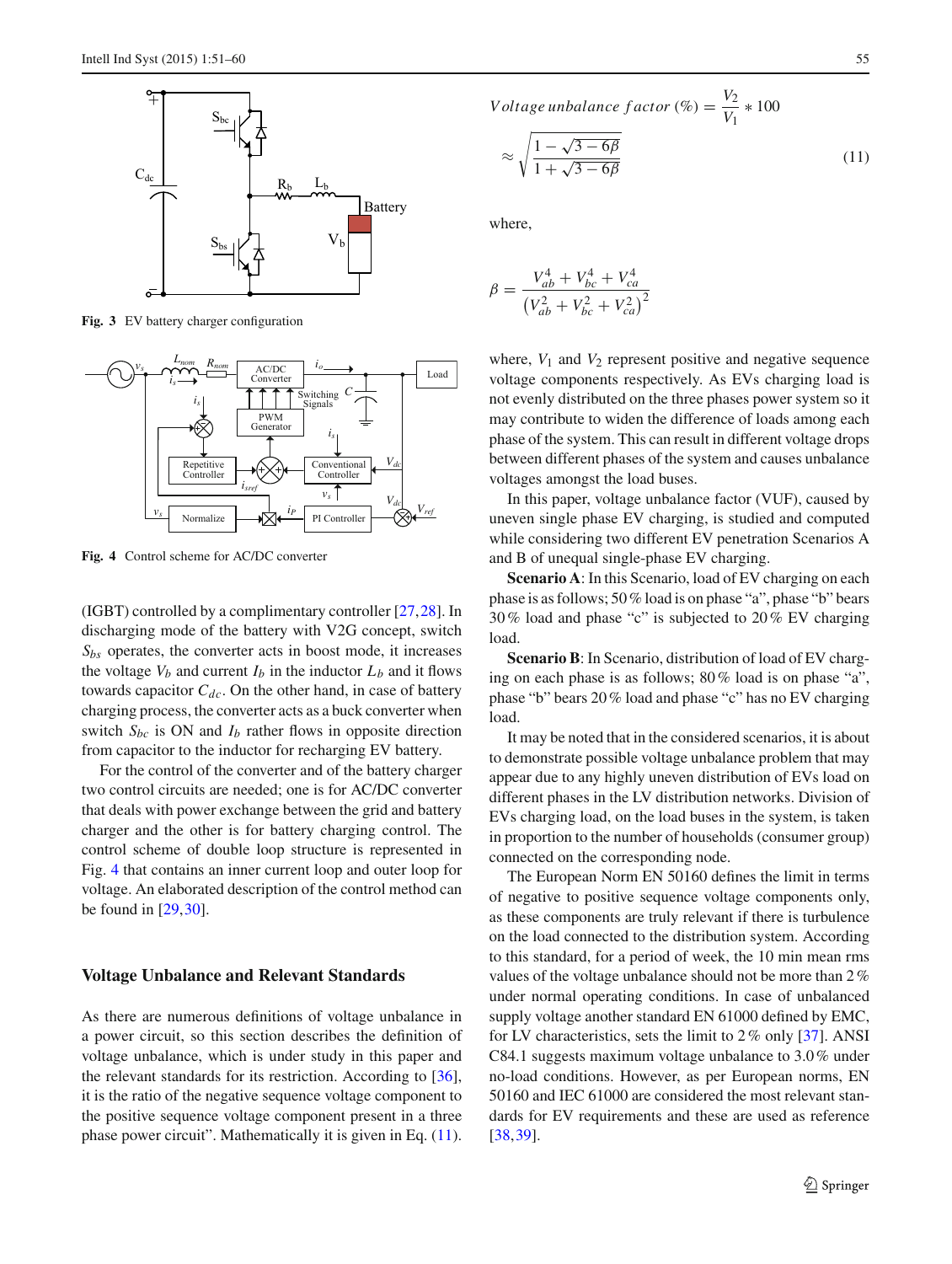#### **Simulations**

The system model is simulated in SimPowerSystems and PSCAD™/EMTDC™. The battery block is taken from the toolbox Library of Matlab. In the urban residential distribution system, presence of load on each load bus is assumed to be in accordance with previously specified loads in Table [1](#page-5-0) before addition of EVs load. Effect on the load buses is investigated with addition of EVs load with penetration levels of 40, 50 and 60 % (connecting 24, 30 and 36 EVs respectively), in an uneven manner as per Scenario A.

The impact of EV charging load in terms of voltage drop on node 15 for both Scenarios A and B are shown in Figs. [5,](#page-5-1) [6](#page-5-2) and [7.](#page-5-3) A daily load curve taken from [\[21](#page-9-4)] shows the fraction/percentage of maximum power demand as an apparent power demand of the system as shown in Fig. [5](#page-5-1) according to that EV charging could be done when the load is around 50 % of the peak load demand during midnight to 13:00 h, the load curve is observed for whole week without discrimination of working days or weekends . It could be noticed that amount of voltage drop mostly occurs during peak load hours. The voltage drop on the grid goes beyond allowed limit of 0.93 pu at various moments of the day and consequently it causes voltage unbalance among three phases of the system. Amount of voltage drop of different load buses during off-peak hours

**Table 1** Load parameters of the urban distribution system

<span id="page-5-0"></span>

| Node            | Number of<br>households | Peak load<br>(kVA) |  |  |
|-----------------|-------------------------|--------------------|--|--|
| R11             | 9                       | 16                 |  |  |
| R15             | 25                      | 33                 |  |  |
| R <sub>16</sub> | 48                      | 68                 |  |  |
| R17             | 09                      | 14                 |  |  |
| <b>R18</b>      | 21                      | 45                 |  |  |



<span id="page-5-1"></span>**Fig. 5** Daily load curve of the LV distribution network (according to [\[21](#page-9-4)])



**Fig. 6** Voltage drop on node load 15 under Scenario A

<span id="page-5-2"></span>

**Fig. 7** Voltage drop on node 15 under Scenario B

<span id="page-5-3"></span>

<span id="page-5-4"></span>**Fig. 8** Rise in power consumption

of the load curve are observed to be normal to an extent with a condition that all EVs are not plugged in at once during night time.

The number of households in the urban network is 112. As per assumed EV penetration level, according to which there would be 27 EVs in the urban area. Addition of EV charging load on each node is kept proportional to the previously connected load (before connection of EVs) and additional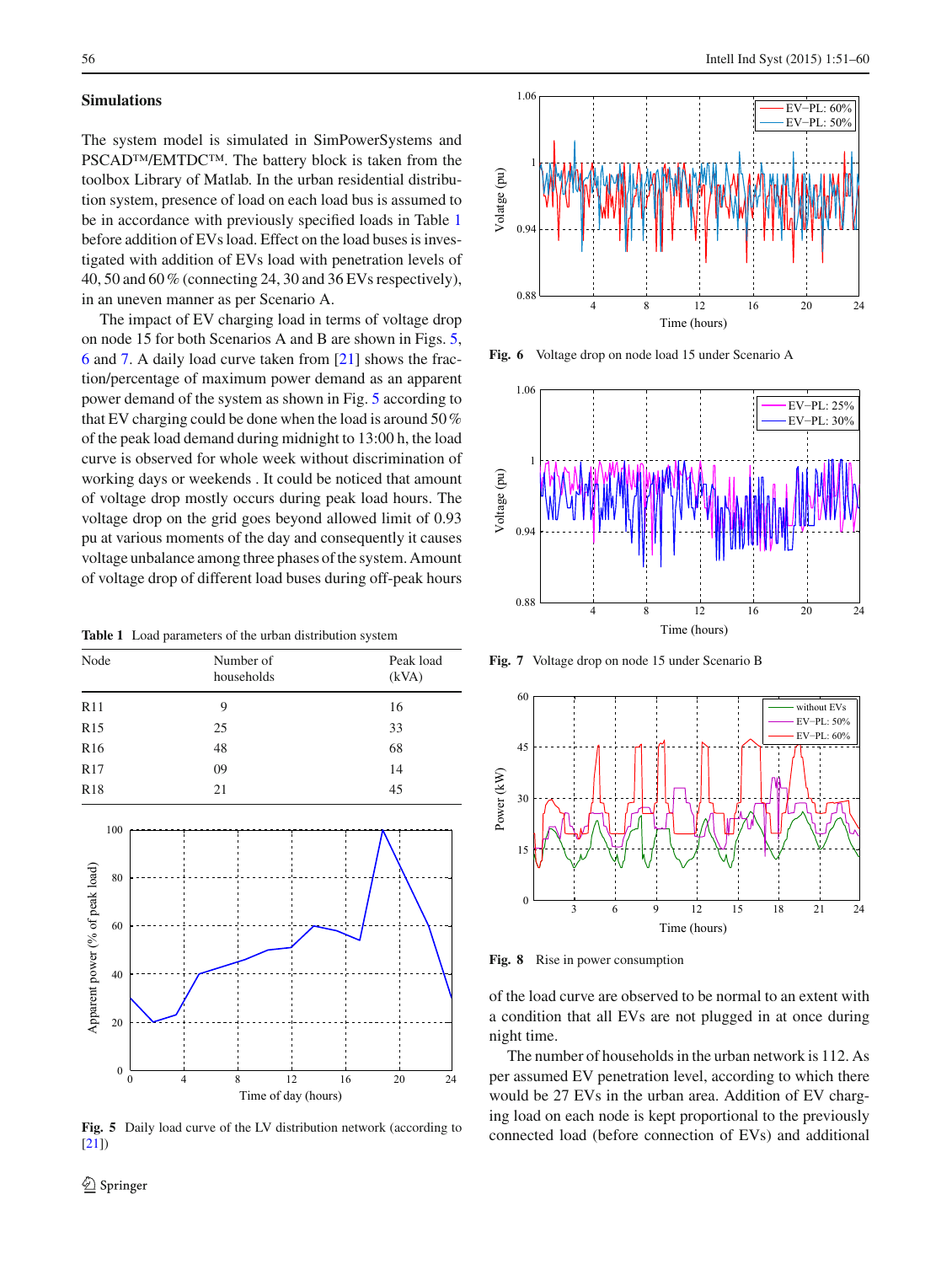**Table 2** VUF (%) at different load buses with EV penetration level of 40, 50 and 60% under Scenario A

<span id="page-6-0"></span>

| Node name | EVs phase   | No. of EV<br>PL: $40\,\%$ | VUF $(\%)$ | No. of EV<br>PL: $50\,\%$ | VUF $(\%)$ | No. of EV<br>60% | VUF $(\%)$ |
|-----------|-------------|---------------------------|------------|---------------------------|------------|------------------|------------|
| R4        | a           | $\Omega$                  |            | $\boldsymbol{0}$          |            | $\overline{0}$   |            |
|           | b           | $\Omega$                  | 0.91       | $\boldsymbol{0}$          | 0.95       | $\overline{0}$   | 0.96       |
|           | $\mathbf c$ | 0                         |            | $\Omega$                  |            | $\Omega$         |            |
|           | a           |                           |            |                           |            |                  |            |
| R11       | b           |                           | 1.24       |                           | 1.45       |                  | 1.51       |
|           | $\mathbf c$ |                           |            | $\Omega$                  |            | $\Omega$         |            |
|           | a           | 3                         |            | 4                         |            | 4                |            |
| R15       | b           |                           | 1.90       | $\overline{2}$            | 2.15       | 3                | 2.31       |
|           | $\mathbf c$ | $\Omega$                  |            |                           |            |                  |            |
|           | a           | 6                         |            |                           |            | 8                |            |
| R16       | b           | 3                         | 1.61       | 4                         | $2.05\,$   | 4                | 2.20       |
|           | $\mathbf c$ |                           |            |                           |            |                  |            |
|           | a           |                           |            |                           |            | $\overline{c}$   |            |
| R17       | b           | 0                         | 1.80       |                           | 2.25       |                  | 2.30       |
|           | $\mathbf c$ | $\Omega$                  |            | $\Omega$                  |            |                  |            |
|           | a           | 4                         |            | 5                         |            | 6                |            |
| R18       | b           | 2                         | 1.86       | $\mathfrak{2}$            | 2.31       | 2                | 2.54       |
|           | $\mathbf c$ |                           |            |                           |            |                  |            |



<span id="page-6-1"></span>Fig. 9 Voltage unbalances (%) at load buses under Scenario A

load. In fact, when the voltage decreases it causes load current to go higher and an then more voltage falls down further. Thus, it may result in excessive voltage drop and may limit the functionality of other sensitive loads. Additionally, rise in power consumption for a period of 24 h is illustrated in Fig. [8](#page-5-4) for 50 and 60 % EV penetration level. It is observed that with 60% EVs in the system, there is nearly 109% increase in power consumption, as it changes from 23 to 49 kW. In view of obtained results, it could be noted that the network experiences a significant raise in peak load and it most likely to lead to excessive voltage drop and then voltage unbalance in the system.

The voltage unbalance factor in percent [VUF  $(\%)$ ] obtained at different nodes of the residential feeder under Scenario B is mentioned in Table [2](#page-6-0) and the relevant result is shown in Fig. [9.](#page-6-1) The simulations are carried out again for different penetration levels of 15, 25 and 30 % under Scenario B. The corresponding obtained results are mentioned in Table [3](#page-7-0) and the simulation result, shown in Fig. [10,](#page-7-1) reveal that the unbalanced load of EV charging causes the voltage unbalance to exceed allowable limit, only due to EVs load when EV penetration level is around or above 50 %. In case of, Scenario B, which is a worst unbalanced scenario, an uneven EV load of only 25 % may cause arise voltage unbalance in the distribution system. It is noteworthy, that the demonstrated results of quantified voltage unbalance factor are solely projected due to EVs integration in the system. As no EV load is connected to node load R4 and R7, so amount of voltage unbalance on them is within normal range, below 0.98 % which does not pose any issue for the power system or and the equipment as given in Tables [2](#page-6-0) and [3.](#page-7-0)

It can always be observed that an uncontrolled EV charging is more likely to pose serious negative impact on the load buses rather a tariff based charging strategy could be of low detriment for the system. With the tariff based charging strategy, strain on the distribution system could be avoided to a limited extent, provided that off-peak hours are observed preferably in day-time or and within daily load diagram and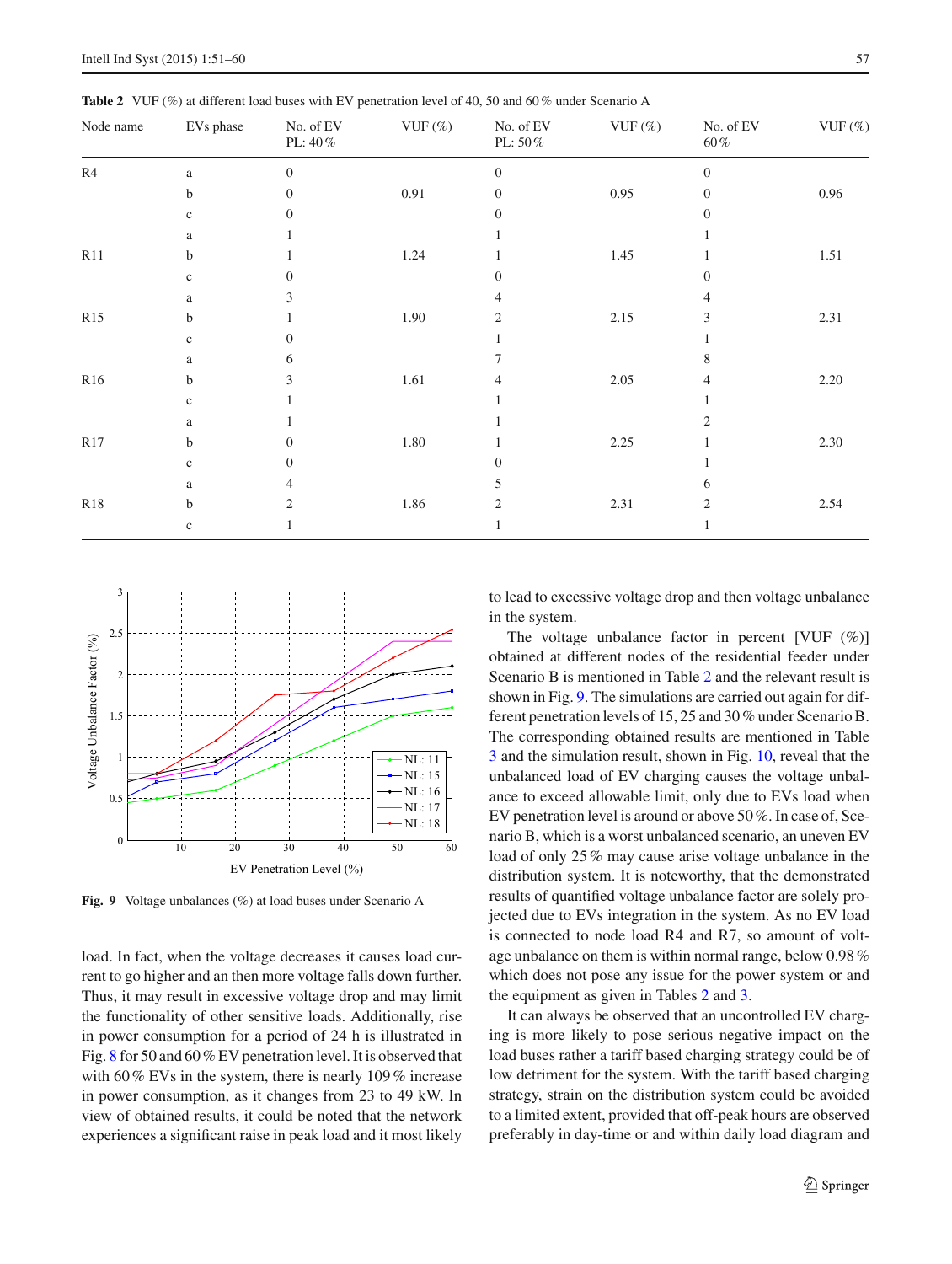<span id="page-7-0"></span>

| Node name      | EVs phase   | No. of ${\rm EV}$<br>PL: 15 $\%$ | VUF $(\%)$ | No. of ${\rm EV}$<br>PL: $25\,\%$ | VUF $(\%)$ | No. of EV<br>PL: $60\,\%$ | VUF $(\%)$ |
|----------------|-------------|----------------------------------|------------|-----------------------------------|------------|---------------------------|------------|
| $\mathbb{R}^7$ | $\rm{a}$    | $\theta$                         |            | $\Omega$                          |            | $\Omega$                  |            |
|                | b           | $\Omega$                         | 0.90       | $\mathbf{0}$                      | 0.97       | $\mathbf{0}$              | 0.98       |
|                | $\mathbf c$ | 0                                |            | $\Omega$                          |            | $\Omega$                  |            |
|                | a           |                                  |            | $\overline{c}$                    |            | 3                         |            |
| R11            | b           | $\theta$                         | 1.20       |                                   | 1.45       | $\mathbf{0}$              | 1.51       |
|                | $\mathbf c$ | 0                                |            | $\Omega$                          |            | $\Omega$                  |            |
|                | $\rm{a}$    | 3                                |            | 3                                 |            | 5                         |            |
| R15            | b           | 0                                | 1.60       | $\overline{0}$                    | 2.30       |                           | 2.50       |
|                | $\mathbf c$ | 0                                |            | $\Omega$                          |            | $\Omega$                  |            |
|                | a           | 2                                |            | 5                                 |            | 2                         |            |
| R16            | b           |                                  | 1.78       |                                   | 2.21       |                           | 2.35       |
|                | $\mathbf c$ |                                  |            | $\Omega$                          |            | $\Omega$                  |            |
|                | $\rm{a}$    |                                  |            | $\overline{c}$                    |            | 3                         |            |
| R17            | b           |                                  | 1.95       |                                   | 2.35       |                           | 2.30       |
|                | $\mathbf c$ | 0                                |            | $\Omega$                          |            | $\Omega$                  |            |
|                | a           | 0                                |            |                                   |            | 2                         |            |
| <b>R18</b>     | b           | $\Omega$                         | 1.98       | $\theta$                          | 2.25       |                           | 2.40       |
|                | $\mathbf c$ | 0                                |            | $\theta$                          |            | $\overline{0}$            |            |

**Table 3** VUF (%) at different load buses with EV penetration level of 15, 25 and 30 % under Scenario B



<span id="page-7-1"></span>Fig. 10 Voltage unbalances (%) at load buses under Scenario B

EV drivers are attracted (by low tariff) and willing to recharge their EVs during valley hours. However, it should also be noted that an instantaneous increase in the number of EVs charging during the valley hours might also cause the system to overload, leading to provocation of technical issues in the distribution network.

The presented results shown in Figs. [11](#page-8-10) and [12](#page-8-11) show that employing tariff based charging helps contain the voltage unbalance factor within the standard allowed limits as the VUF is reduced to  $2\%$  at the load nodes (NL) R16 and R17 under Scenario A and at R11, R15 and R17 in case of Scenario B.

#### **Discussion and Conclusion**

A massive adoption of electro-mobility will significantly alter the existing power system operations and practices. In view of expected large-scale penetration of EVs in the near future demands assessment and evaluation of the impact of heavy single phase EV load on the power system parameters and the relevant suggestion for possible up-gradation of the power distribution system. In this paper, a power quality index is evaluated while identifying related technical issue under various EV penetration levels and uneven charging scenarios. The presented research approach helps identify the penetration level of EVs that can be fed with power supply safely i.e., percentage of EVs that does not pose any negative impact on the system and or for which distribution system remains stable within the power quality standards.

In the first step, the distribution network is analyzed and tested under uncontrolled charging scheme with different penetration levels of EVs. It is detected that voltage unbalance content does not violate its limits till 50 % penetration level of EVs in the urban distribution system as per Scenario A. Then, the percentage of EV integration is increased by 10 % until the problem was detected. An assumption about critical mass of EVs is expected to increase until the distri-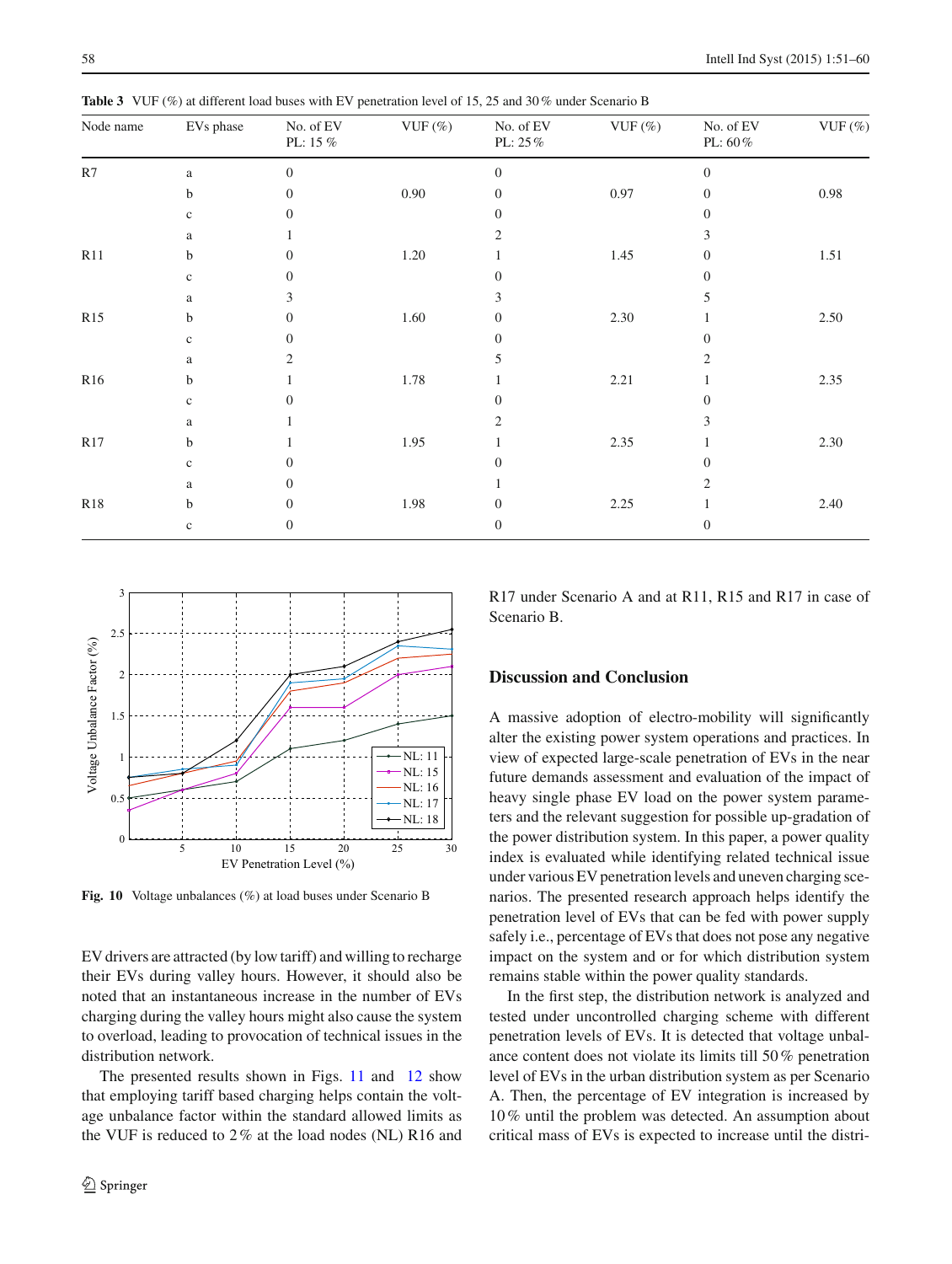

Fig. 11 Voltage unbalances (%) at load buses under tariff based charging as per Scenario A

<span id="page-8-10"></span>

<span id="page-8-11"></span>**Fig. 12** Voltage unbalances (%) at load buses under tariff based charging as per Scenario B

bution system continues to support it without exhibiting any technical violation. To prove it, another unbalanced scenario with higher number of EVs has been investigated. According to Scenario B, a technical violation is sought (voltage unbalance factor) beyond the limits when percentage of EVs of the total transportation system is only 25 %. It is noteworthy, that as no EV load in connected to load buses R4 and R7 so amount of voltage unbalance on them is within quite normal range, below 0.98 %. Considering two different charging strategies demonstrate that the tariff based charging strategy could be of low detriment for the system. The presented results show that, employing tariff based charging helps contain the voltage unbalance factor within the standard allowed limits. Additionally, it is found that the suggested technique for reinforcement of network for connection of EVs that is based on raised voltage level at certain segments of lines with insertion of appropriate transformers can help contain voltage violation to an extent and that is cost effective too as compared to traditional reinforcement strategies. It is important to consider that there may be a condition when the power distribution network is no longer able to support further EV charging load because of system parameters' violation in the operation of network.

# <span id="page-8-0"></span>**References**

- 1. Wu, D., Aliprantis, D.C., Gkritza, K.: Electric energy and power consumption by light-duty plug-in electric vehicles. IEEE Trans. Power Syst. **26**(2), 738–746 (2011)
- <span id="page-8-1"></span>2. Li, G., Zhang, X.-P.: Modeling of plug-in hybrid electric vehicle charging demand in probabilistic power flow calculations. IEEE Trans. Smart Grid **3**(1), 492–499 (2012)
- <span id="page-8-2"></span>3. Clement, K., Van Reusel, K., Driesen, J.: The consumption of electrical energy of plug-in hybrid electric vehicles in Belgium. In: Proceedings of 2nd Eur. Ele-Drive Transportation Conf., Brussels (2007)
- <span id="page-8-3"></span>4. Shi, R.: The dynamic impacts of electric vehicle integration on the electricity distribution grid. M.Phil thesis, Sch. of Electron. Elect. and Comp. Engg, The Univ. of Birmingham, UK (2012)
- <span id="page-8-4"></span>5. Fernández, L.P., Román, T.G.S., Cossent, R., Domingo, C.M., Frías, P.: Assessment of the impact of plug-in electric vehicles on distribution networks. IEEE Trans. Power Syst. **26**(1), 206–213 (2011)
- <span id="page-8-5"></span>6. Zhao, L., Prousch, S., Hubner, M., Moser, A.: Impact assessment of varying penetrations of electric vehicles on low voltage distribution systems. In: Proc. of IEEE PES Transmission and Dist. Conf. and Expo., pp. 1–6 (2010)
- 7. Tikka, V., Lassila, J., Haakana, J., Partanen, J.: Case study of the effects of electric vehicle charging on grid loads in an urban area. In: Proc. of IEEE PES Int. Conf. and Exhibition on Innovative Smart Grid Techno., pp. 1–7 (2011)
- 8. Darabi, Z., Ferdowsi, M.: Aggregated impact of plug-in hybrid electric vehicles on electricity demand profile. IEEE Trans. Sustain. Energy **2**(4), 501–508 (2011)
- 9. Egan, M., Sullivan, D., Hayes, J., Willers, M., Henze, C.: Power-factor-corrected single-stage inductive charger for electric vehicle batteries. IEEE Trans. Ind. Electron. **54**(2), 1217–1226 (2007)
- 10. Sortomme, E., Hindi, M.M., MacPherson, S.D.J., Venkata, S.S.: Coordinated charging of plug-in hybrid electric vehicles to minimize distribution system losses. IEEE Trans. Smart Grid **2**(1), 198–205 (2011)
- 11. Kuperman, A., Levy, U., Goren, J., Zafransky, A., Savernin, A.: Battery charger for electric vehicle traction battery switch station. IEEE Trans. Ind. Electron. **60**(12), 5391–5399 (2013)
- 12. Ul-Haq, A., Buccella, C., Cecati, C., Khalid, H.A.: Smart charging infrastructure for electric vehicles. In: Int. Conf. Clean Elect. Power, pp. 163–169 (2013)
- <span id="page-8-6"></span>13. Clement-Nyns, K., Haesen, E., Driesen, J.: The impact of charging plug-in hybrid electric vehicles on a residential distribution grid. IEEE Trans. Power Syst. **25**(1), 371–380 (2010)
- <span id="page-8-7"></span>14. Dugan, R.C., McGranaghan, M.C., Beaty, H.W.: Electrical Power Systems Quality. McGraw-Hill, New York (1996)
- <span id="page-8-8"></span>15. Von Jouanne, A., Banerjee, B.: Assessment of voltage unbalance. IEEE Trans. Power Deliv. **16**(4), 782–790 (2001)
- <span id="page-8-9"></span>16. Song, H.-S., Joo, I.-W.: Source voltage sensorless estimation scheme for PWM rectifiers under unbalanced conditions. IEEE Trans. Ind. Electron. **50**(6), 1238–1245 (2003)